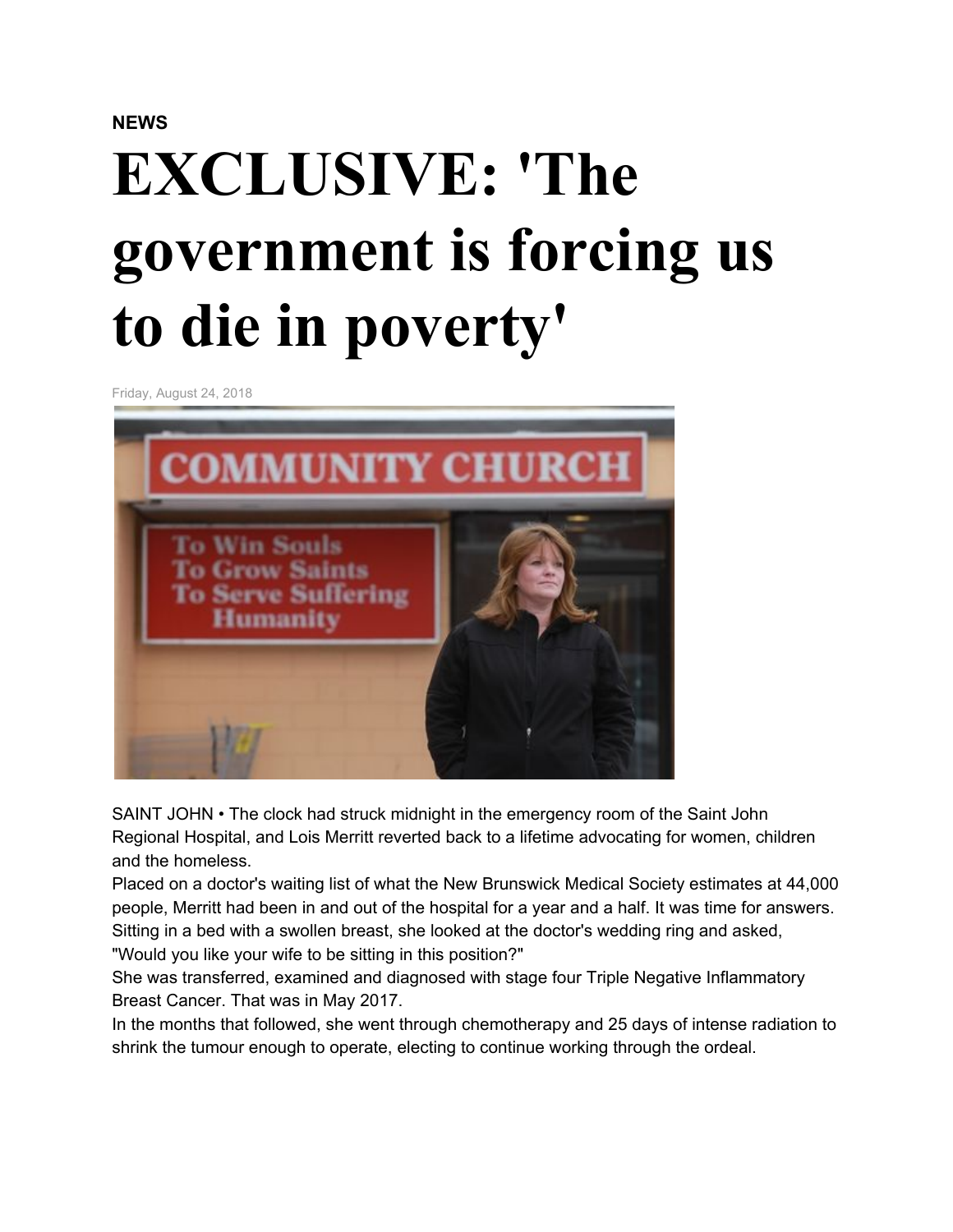She had a successful mastectomy in March, and started on her 15 weeks of Employment Insurance (EI) sick benefits. In May came headaches. And just when the 15 weeks were up, doctors told Merritt her cancer had spread to her brain.

Now, as she continues in the fight for her life, the longtime advocate is taking on a new cause – a sick benefits program that hasn't been updated in 47 years.

"The government is forcing us to die in poverty," she said.

### **Current system**

In 2017, sickness benefits cost the EI system \$1.7 billion, with 378,700 claimants. Of that number, 142,000 used the full 15 weeks, about an eight per cent increase from 2016. Once recipients use up their 15 weeks, they have different options they can pursue. First, they can choose to live off their savings, if they are fortunate enough to have any. For Merritt, that is where she finds herself for now.

In New Brunswick, a person can sign up for financial assistance through the Department of Social Development. Erin Issley, spokesperson for the department, said it is offered when there is "no other income to meet their basic needs of food, clothing and shelter." Household income is taken into consideration, and the rate is based on the number of people in the household and whether or not they can work.

Melanie Vautour is the director of development with the YWCA in Saint John, and said the most a New Brunswicker is eligible for is \$537 a month. And in situations where a person can't afford to pay their rent, she said they are no longer eligible for the payments without a permanent address.

Many people who cannot work run out of options. Vautour said she's had clients fighting breast cancer living in their cars. Others have been living in homeless shelters. One woman with multiple sclerosis was couch surfing for a place to sleep.

The lucky ones can find a cheap room for rent that can allow them to cover food costs for the month.

"Imagine a woman moving into a rooming house, having to drag herself up a flight of stairs after she's had chemo all day," said Merritt. "That's what I think about – laying on the floor, hoping to have a bed."

## **CPP disability benefits**

The other option, which Employment and Social Development Canada spokesperson Josh Bueckert points to, is the Canadian Pension Plan disability benefits.

In general, Bueckert said "regular applications are processed within about four months. Applications from people with a terminal or grave condition receive priority handling."

Auditor General Michael Ferguson's 2016 report found an average processing delay of 884 days per case – more than two years.

Bueckert said that applicants with life expectancies less than six months will be processed within five business days of successful receipt.

Vautour, who helped Merritt fill her application out in early August, was told it would take six to eight months for Merritt's application – and that was with a priority.

"We're asking these people to jump through all of these hoops and they're sick. And after all that, you could have filled something in wrong and they send it back," said Merritt. "And then what do you do?"